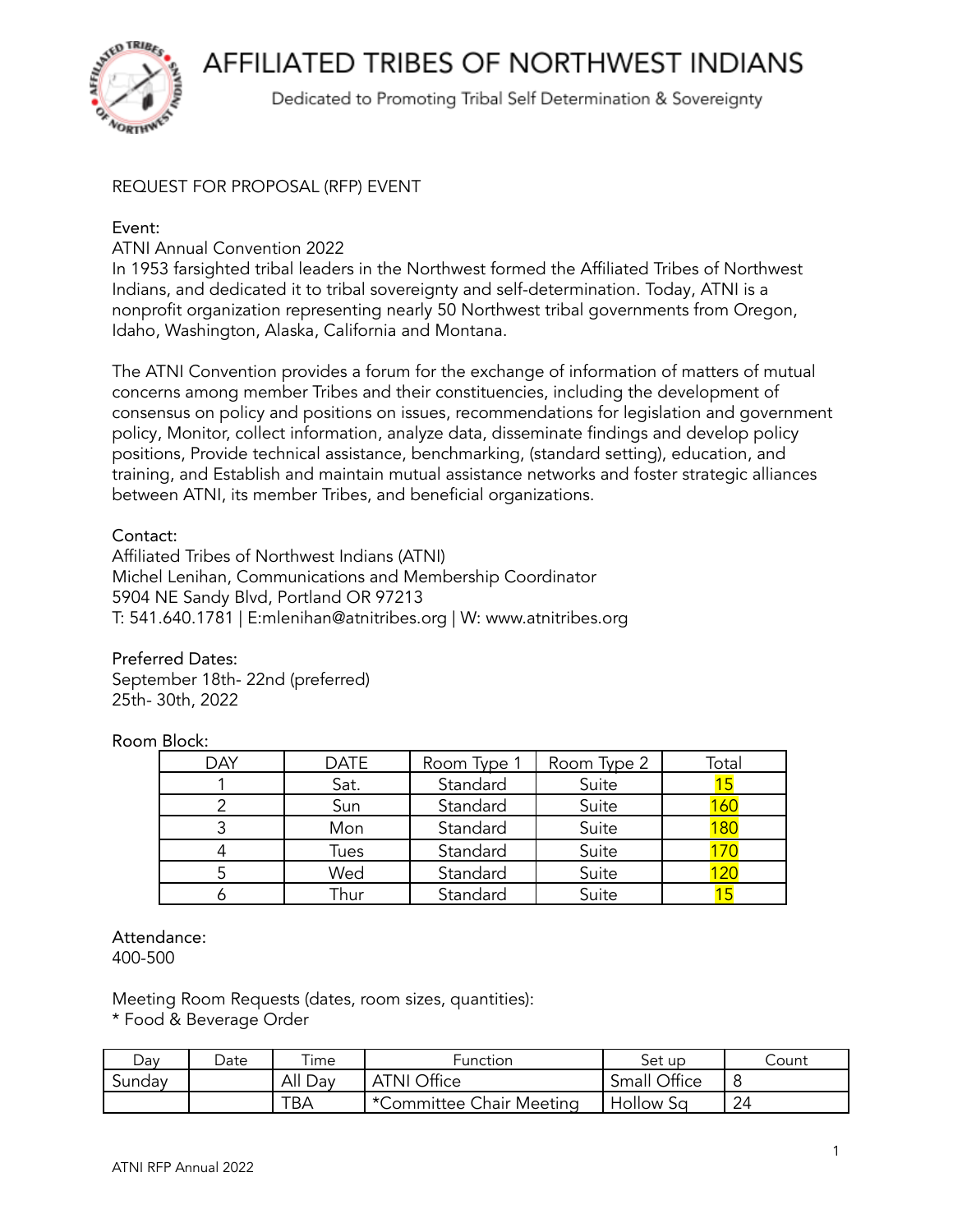|  | $2-4PM$ | *Technical Training and<br><b>Volunteer Orientation</b> | 2-3 Fold<br><b>Tables</b>  | 10 |
|--|---------|---------------------------------------------------------|----------------------------|----|
|  | TBA     | Side Meeting                                            | Classroom                  | 30 |
|  | TBA     | Registration/Info Desk                                  | Foyer/2-3<br><b>Tables</b> | 12 |
|  | 6-8PM   | *Reception                                              | Reception                  | 50 |

| Day    | Date | Time                  | Function                      | Set up                               | Count     |
|--------|------|-----------------------|-------------------------------|--------------------------------------|-----------|
| Monday |      | 8AM                   | <b>ATNI Office</b>            | Small Office                         | 8         |
|        |      | 7AM                   | Registration/Info Desk        | Foyer/2-3 Tables                     | 12        |
|        |      | 8AM                   | <b>*Continental Breakfast</b> | <b>Buffet</b>                        | 400-500   |
|        |      | 8AM<br>$-12PM$        | <b>General Assembly</b>       | Banquet 3⁄4 Rounds<br>&<br>Classroom | 325       |
|        |      | $1:30PM -$<br>3:30 PM | 5 Concurrent Meetings         | Classroom/Theater                    | MAX 30ppl |
|        |      | 3:30PM                | *Break                        | <b>Buffet</b>                        | 325       |
|        |      | $3:30PM -$<br>5:30 PM | 5 Concurrent Meetings         | Classroom/Theater                    | MAX 30ppl |
|        |      | 5-8PM                 | *Reception                    | Reception                            | 50        |

| Day     | Date | Time                     | Function                      | Set up              | Count     |
|---------|------|--------------------------|-------------------------------|---------------------|-----------|
| Tuesday |      | 8AM                      | <b>ATNI Office</b>            | <b>Small Office</b> | 8         |
|         |      | 7AM                      | Registration/Info Desk        | Foyer/2-3 Tables    | 12        |
|         |      | 8AM                      | <b>*Continental Breakfast</b> | <b>Buffet</b>       | 400-500   |
|         |      | $8:30AM -$<br>12:15 PM   | 5 Concurrent Meetings         | Classroom/Theater   | MAX 30ppl |
|         |      | 12:15PM                  | *Break                        | <b>Buffet</b>       | 300       |
|         |      | $1:00$ PM $-$<br>5:30 PM | 5 Concurrent Meetings         | Classroom/Theater   | MAX 30ppl |

| Day       | Date | Time                  | Function                      | Set up                              | Count      |
|-----------|------|-----------------------|-------------------------------|-------------------------------------|------------|
| Wednesday |      | 8AM                   | <b>ATNI Office</b>            | Small Office                        | 8          |
|           |      | 7AM                   | Registration/Info Desk        | Foyer/2-3 Tables                    | 12         |
|           |      | 8AM                   | <b>*Continental Breakfast</b> | <b>Buffet</b>                       | 300        |
|           |      | 8AM<br>$-12PM$        | <b>General Assembly</b>       | Banquet 34 Rounds<br>&<br>Classroom | 300        |
|           |      | 3:30PM                | *Break                        | <b>Buffet</b>                       | <b>300</b> |
|           |      | $1:30PM -$<br>5:30 PM | 5 Concurrent Meetings         | Classroom/Theater                   | MAX 30ppl  |